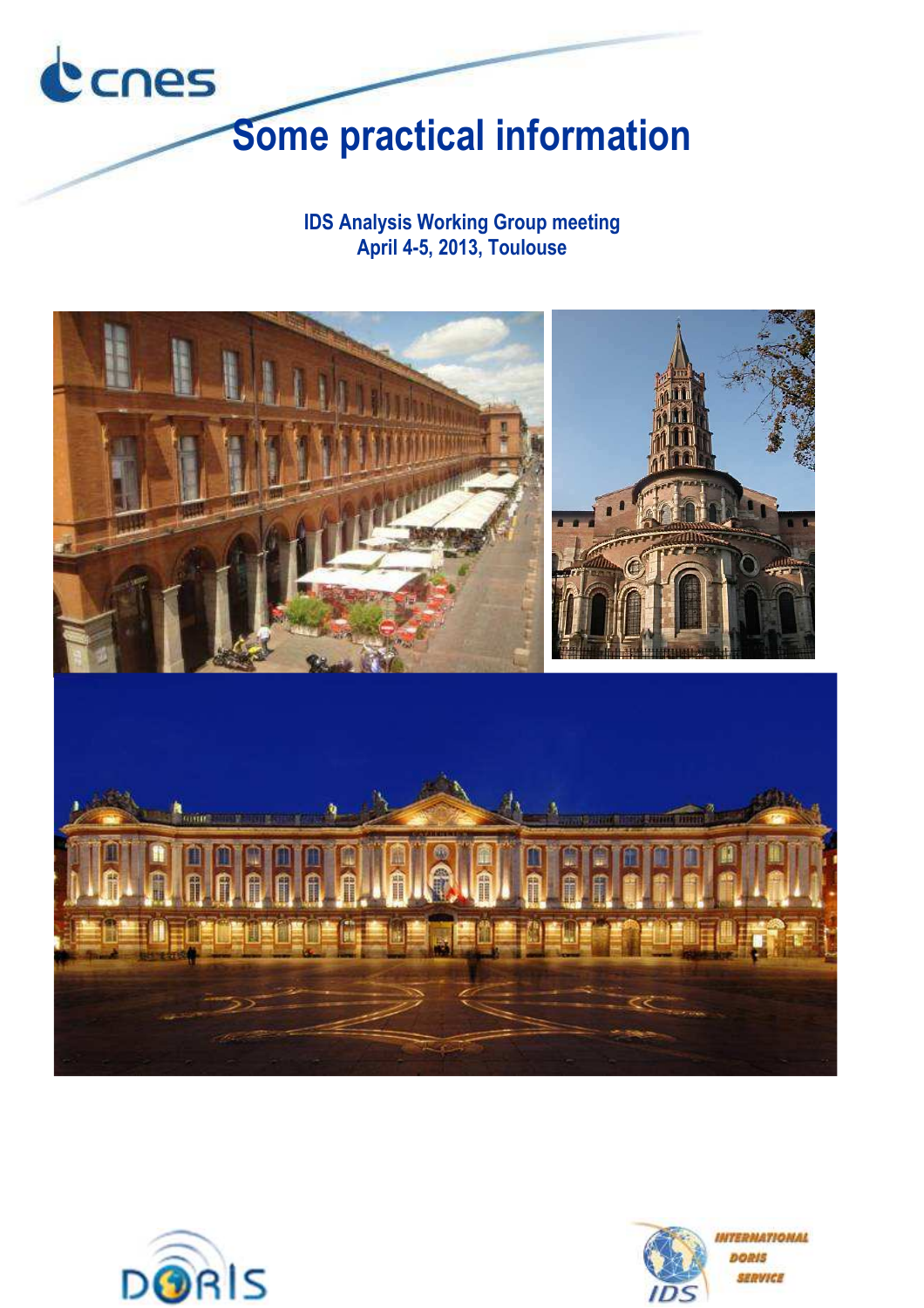

# **General information**



### **Meeting venue**

**CLS 8-10 rue Hermès Parc Technologique du Canal 31520 Ramonville Saint-Agne (France)** 

**Tel.: +33(0)5 61 39 47 00**

#### **Important note: PLEASE don't forget an IDENTITY CARD or a PASSPORT. It's mandatory to get into CLS.**

#### **WIFI access**

The WIFI tokens (identifier and password) are directly delivered at the reception at the request of the visitor. This token is temporary and its duration is limited in the day (of the arrival time at 7:00 pm).



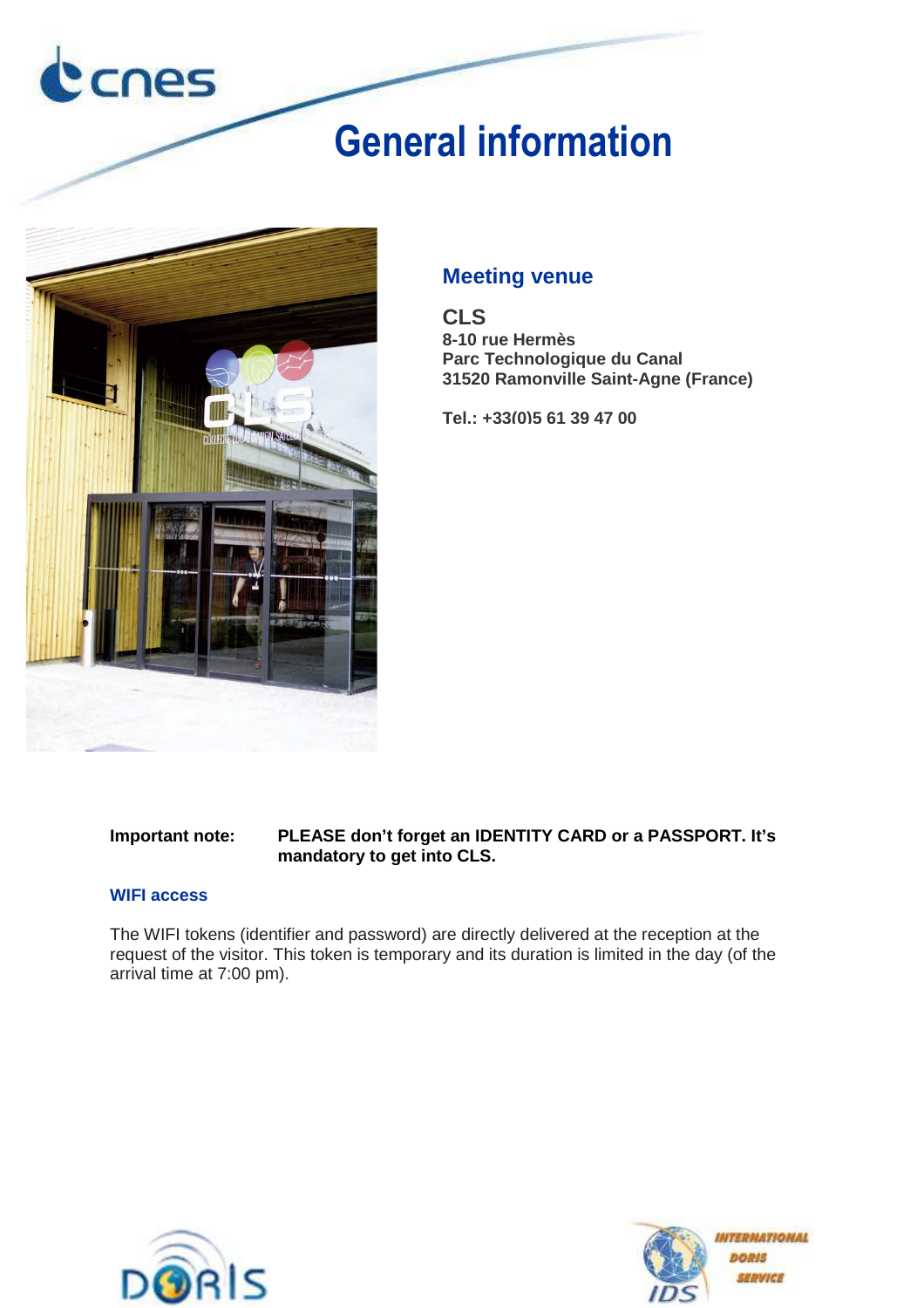

**How to reach CLS** (from Toulouse centre)

 **By car** 

(20-30 mn from Center Town)





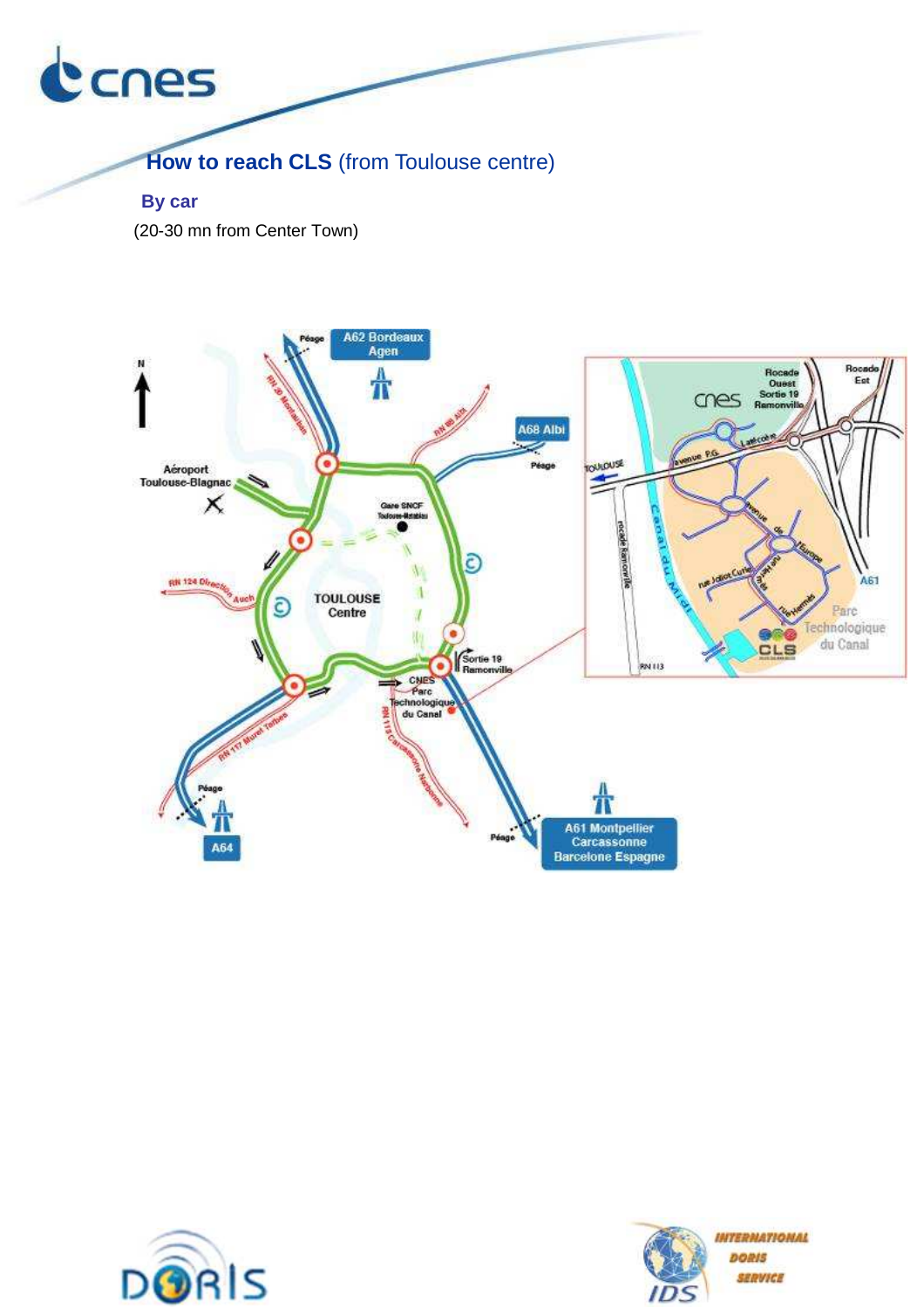

### **By metro + bus**

(20-30 mn from Center Town)

Metro **Line B** (station Ramonville), every 4 minutes + Bus **111** (stop **Hermes** or **Joliot)**, every 10 minutes One way: 1,60 Euros, two ways: 2,90 Euros, 2 days: 8,50 Euros





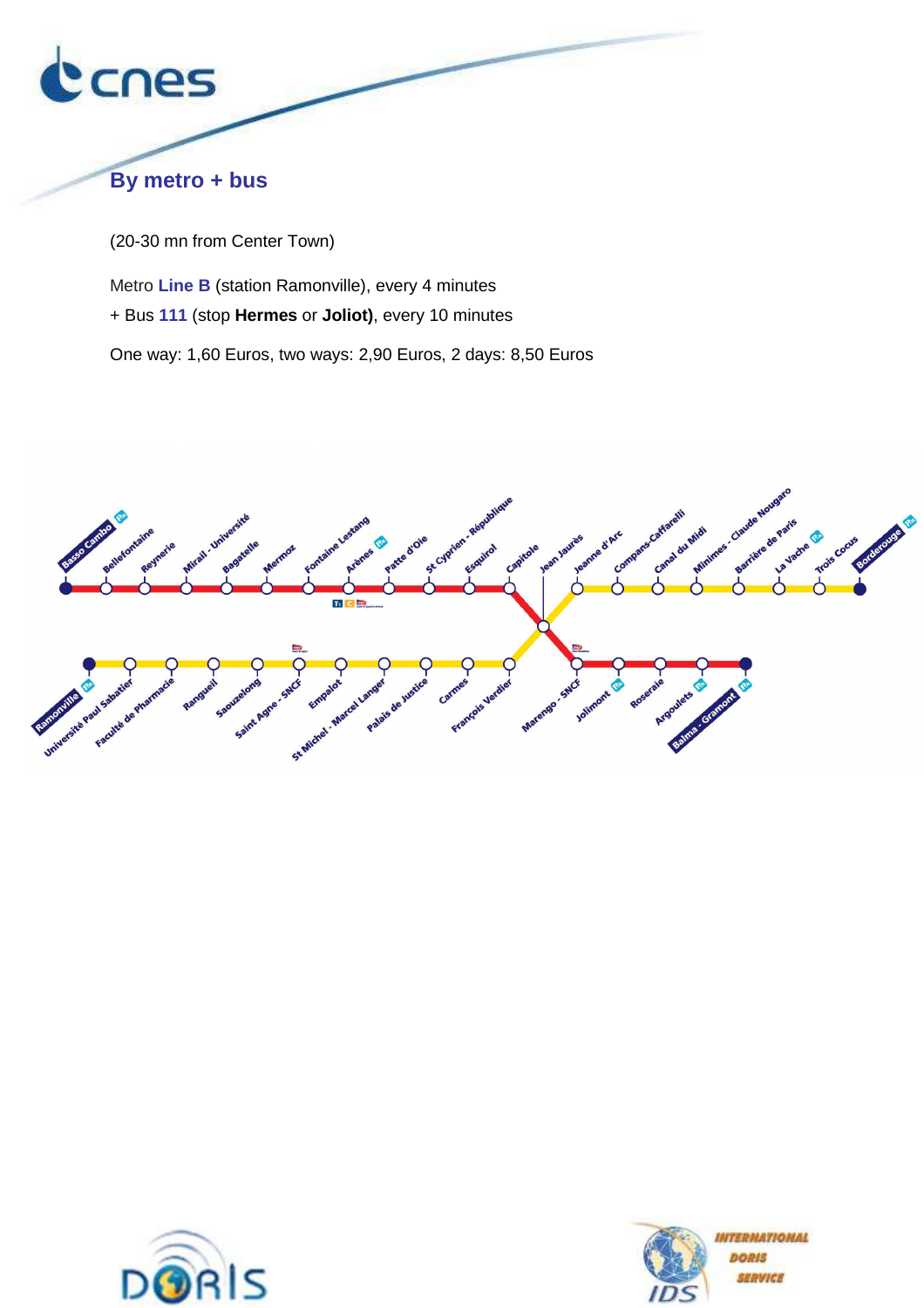

### **How to reach hotels located in Toulouse centre, from the airport**

### **By taxi**

about € 25.00/€ 30.00

### **Taxi**

Capitole Taxis: +33(0)5 34 250 250 Taxi Philippe: +33(0)6 07 41 33 33

### **By bus**

The **Navette** connects Toulouse-Blagnac Airport with Toulouse city centre. It takes approximately 20 minutes to get to the city centre and there are 4 stops as detailed below.

http://www.toulouse.aeroport.fr/fr/aeroport/acces-plans-parkings/acces/navette-centre-villeaeroport

| <b>Bus stop:</b>               | Ground floor gate C, arrival levels            |
|--------------------------------|------------------------------------------------|
| <b>Duration:</b><br>conditions | approximately 20 minutes, depending on traffic |
| <b>Shuttle:</b>                | Air-conditioned and wheelchair-friendly bus    |
| <b>Prices:</b>                 | One way ticket: $\epsilon$ 5.00                |
|                                | Return ticket: $\in$ 8.00                      |
| <b>Main stops:</b>             | Compans-Caffarelli, Jeanne d'Arc, Jean Jaures, |



Railway station

**From the airport:** Departure every 20 minutes from 5.30 a.m. to 00:15 p.m. every day

**From the railway station:** Departure every 20 minutes from 5:00 a.m. to 9:20 p.m. every day

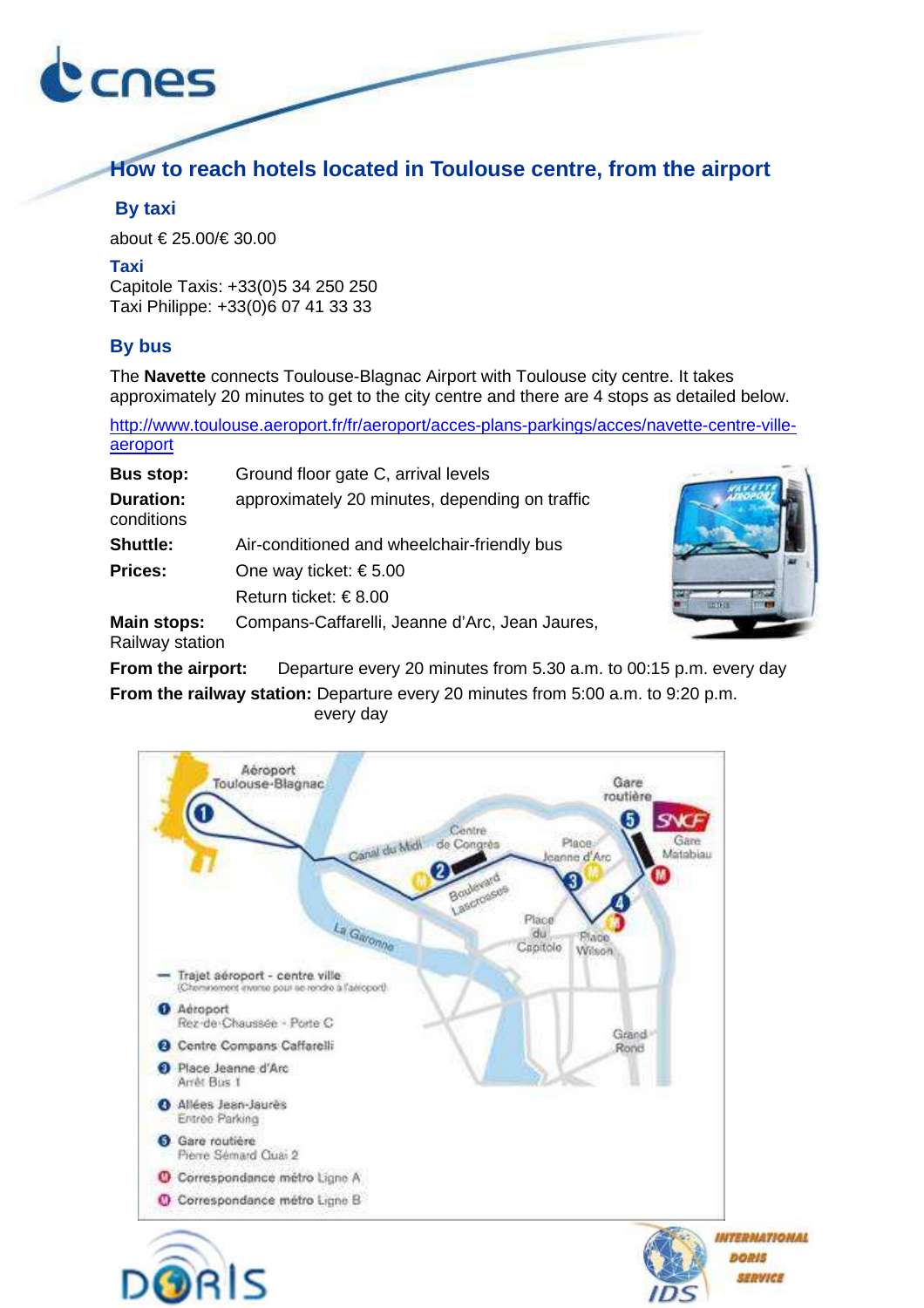

### **Accommodation**

All the hotels indicated are situated at various locations in the city centre of Toulouse and nearby.

### **Hotel L'OURS BLANC** (2 stars)

www.hotel-oursblanc.com

The three hotels Ours Blanc are located in the Toulouse centre, close to place du Capitole, near car parks (Capitole, Jean-Jaurès, Jeanne d'Arc, Saint-Georges Est, Victor Hugo), subway stations, cinemas, restaurants, …

Prices: single room: 65 Euros (breakfast 7 Euros) - double room : 85 Euros (breakfast 7 Euros)



#### **Hotel ALBERT 1er** (2 stars) www.hotel-albert1.com

Located in a quiet street in the Toulouse centre, close to place du Capitole, near car parks(Capitole, Jean-Jaurès, Jeanne d'Arc, Saint-Georges Est, Victor Hugo), subway stations, cinemas, restaurants, …

Prices: single room: 79 Euros (breakfast 10 Euros) - double room : 99 Euros (breakfast 11 Euros)





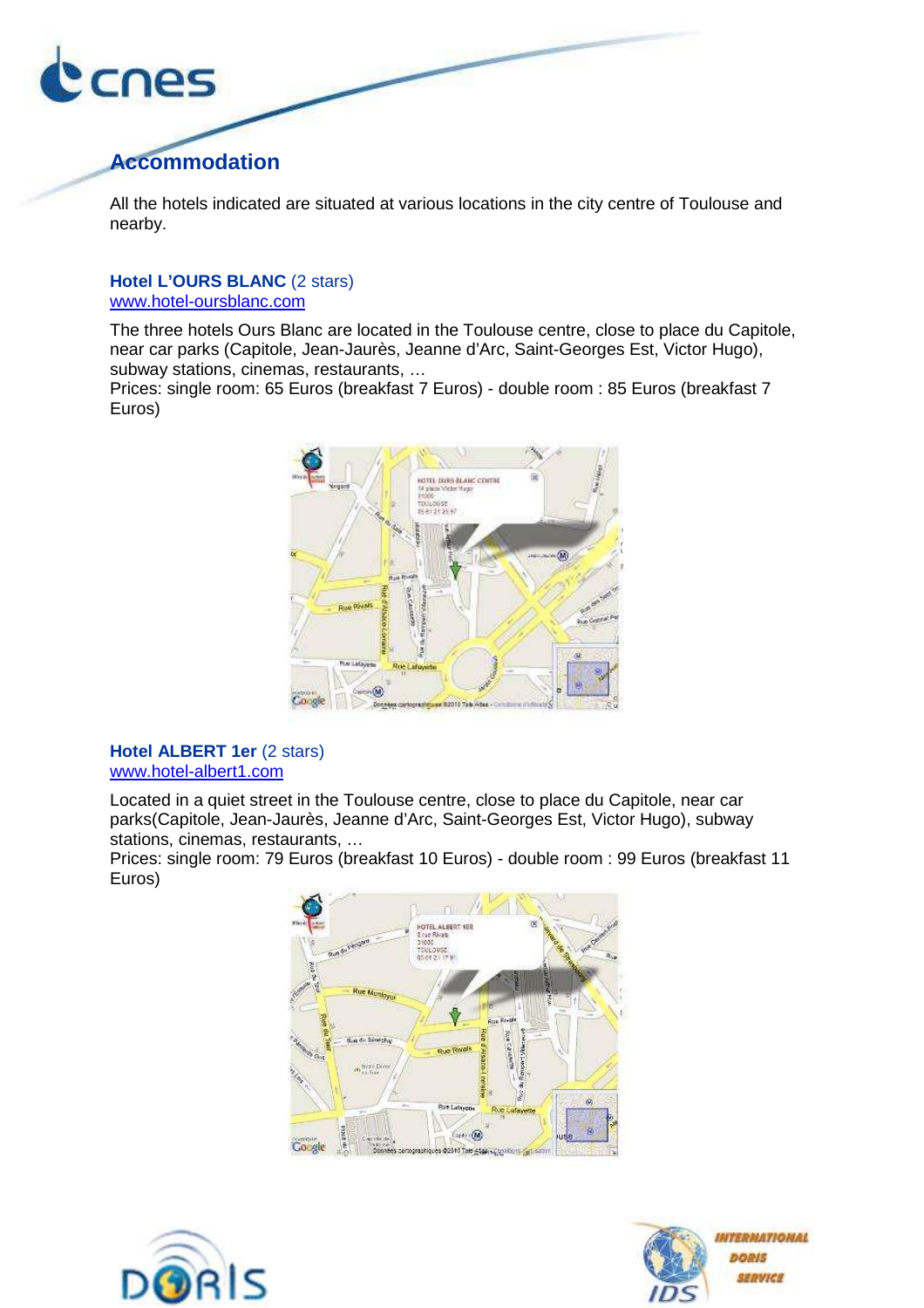

### **Hotel MERCURE SAINT GEORGES** (3 stars)

http://www.mercure.com/fr/hotel-0370-mercure-toulouse-saint-georges/index.shtml

Located in the Toulouse centre, close to place du Capitole, near car parks(Capitole, Jean-Jaurès, Jeanne d'Arc, Saint-Georges Est, Victor Hugo), subway stations, cinemas, restaurants, …

Prices: single room: 110 Euros (breakfast 16 Euros) - double room: 130/150 Euros (breakfast 16 Euros)



### **Hotel CROWNE-PLAZA** (4 stars)

www.crowne-plaza-toulouse.com

Located in the Toulouse centre, place du Capitole, near car parks (Capitole, Jean-Jaurès, Jeanne d'Arc, Saint-Georges Est, Victor Hugo), subway stations, cinemas, restaurants, … Prices: single room: 185 Euros (breakfast 15 Euros) - double room: 200 Euros (breakfast 15 Euros)





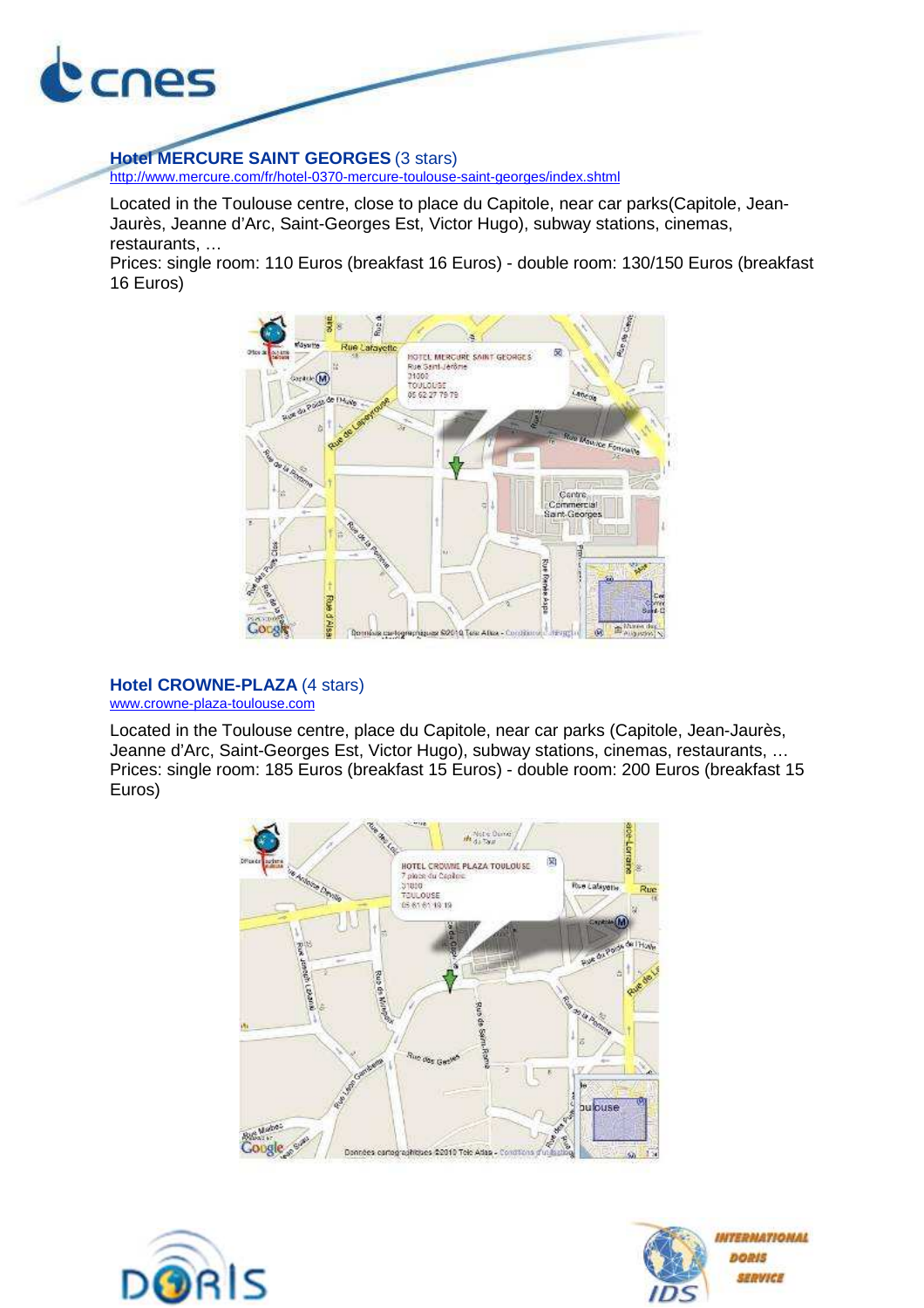

**Hotel LE GRAND BALCON** (4 stars) www.grandbalconhotel.com

A mythical hotel from the 1930s (the room n° 32 was the room of Antoine de Saint-Exupéry) in the Toulouse centre, hotel, close to the place du Capitole, near car parks (Capitole, Jean-Jaurès, Jeanne d'Arc, Saint-Georges Est, Victor Hugo), subway stations, cinemas, restaurants, …

Prices: single room: 155 Euros (breakfast 20 Euros) - double room: 185 Euros (breakfast 20 Euros)



### **Some restaurants in Toulouse Centre (regional cook)**

- Le Capoul 13 place Wilson Tel 05 61 21 08 27
- La Brasserie de l'Opéra 1 place du Capitole 05 61 21 37 03
- La Brasserie des Arcades 14 place du Capitole 05 34 44 15 20
- L'Adresse 4 rue Baronie Tel 05 61 22 55 48
- La Belle Equipe 22 rue des Polinaires 05 61 52 62 98



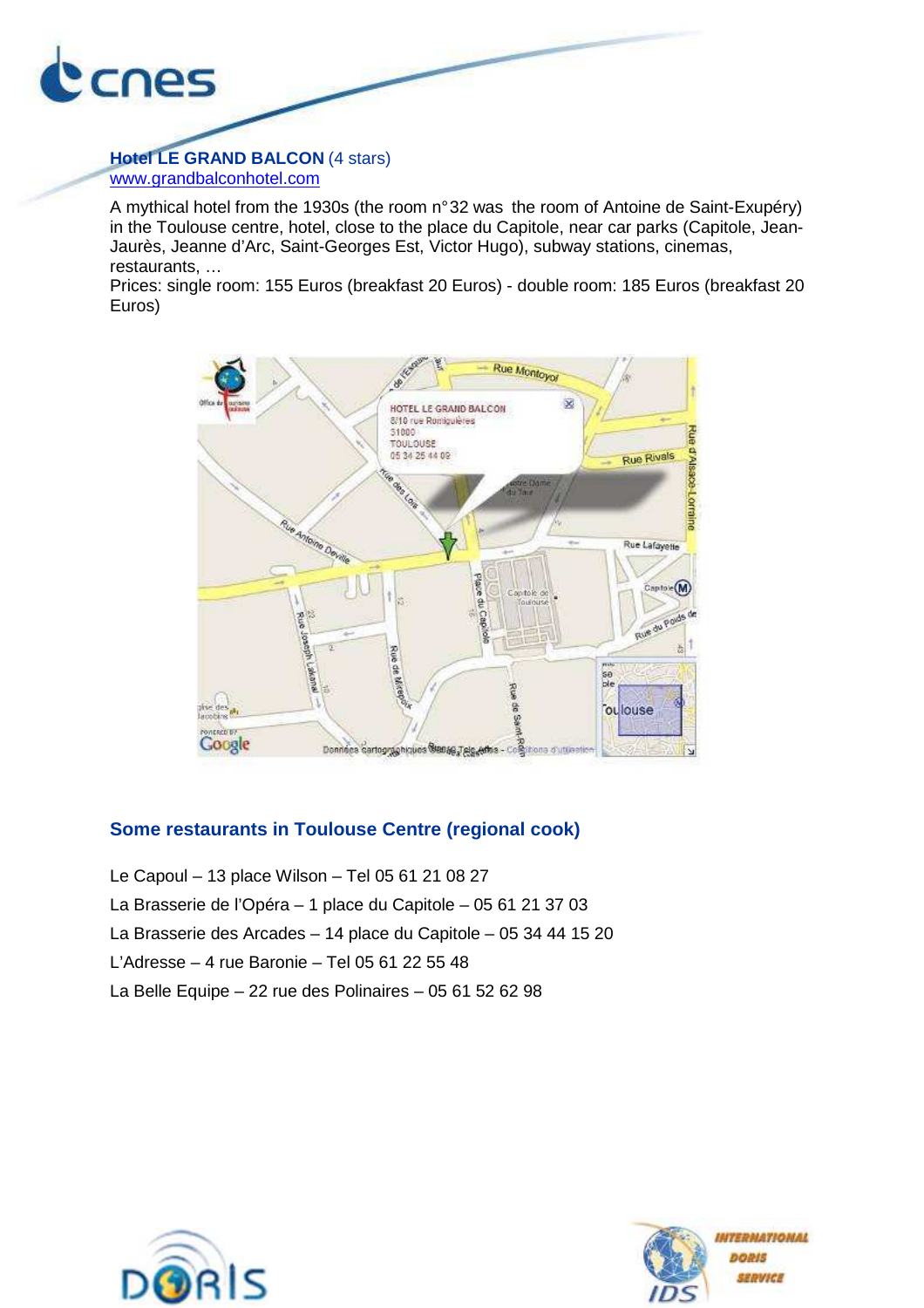

# **Social dinner: Thursday 4 April at 08:00 PM**

**Restaurant "Chez Jules "** 25 rue Gabriel Péri Tel 05 62 73 12 02 www.chezjules.fr

station metro **Jean Jaures** (**line A and B**)